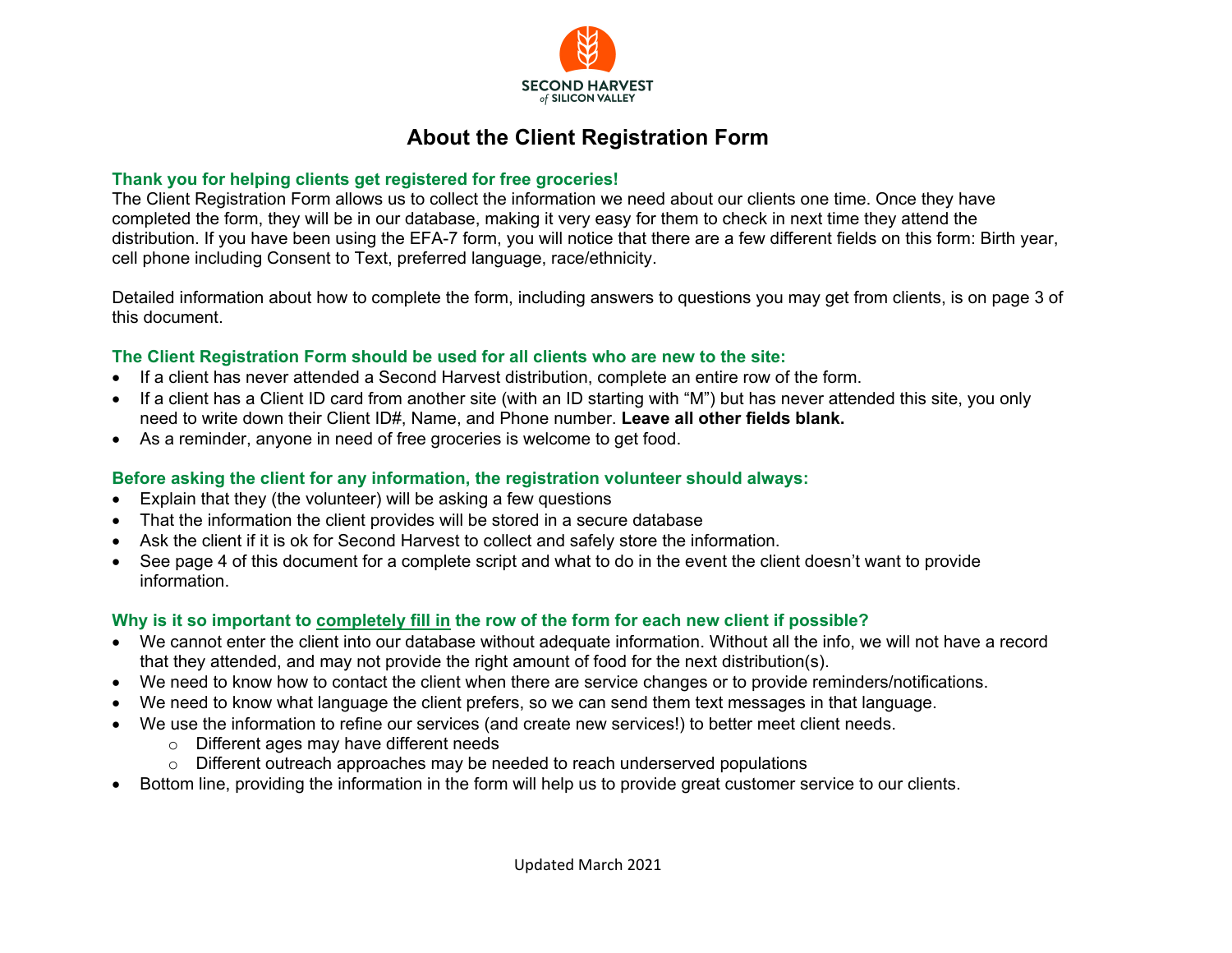

#### **What if a client doesn't want to provide information?**

- In all cases clients will be welcome to receive food. We are committed to providing food to anyone in need. Clients do not need to provide personal information to get food – it's helpful to us, but not required.
- Always explain why we need the information. Clients almost always provide the information if they understand why we need it. There are explanations on the reverse side of this sheet.
- We need to get enough information to identify a client so we can record them as receiving food. Clients will be offered the option to give us only their full name, phone number, and either zip code or birth year. If they do not have a phone number, we need both zip code and birth year. If they decline to provide that information, it is OK and they may go ahead and get food.

#### **How is the data safety maintained?**

- The data is stored in our secure Salesforce database, protected through a multi-factor authentication system.
- We will use it only internally for tracking the number of households and people who attend our food distributions, their demographics, and for texting them with information about reschedules or cancellations or to learn how we are doing.
- Client information will be stored in a secure database and will not be shared between anyone other than Second Harvest and the organizations where they get food.

#### **A few specifics about the form**

- No documentation required. Clients need only tell us that the information they have provided is correct.
- We are not a government agency. Individual information will not be shared with anyone except Second Harvest and our partners.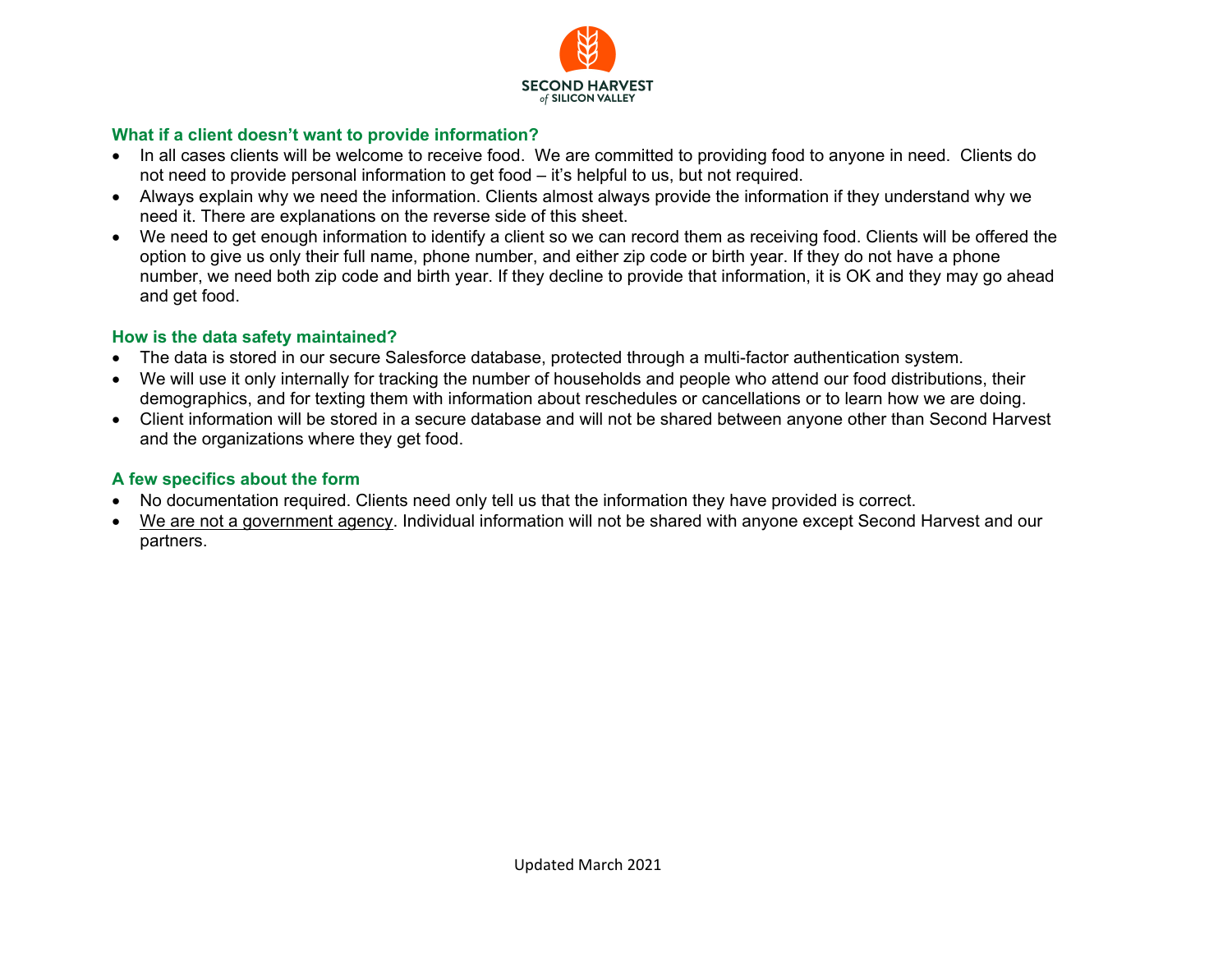

# **Completing the Client Registration Form**

| <b>Field</b>                                   | What should the volunteer ask?                                                                                                                                                                          | What to write down?                                                                                                                                  | Why do we need it?                                                                                                                                                                               |
|------------------------------------------------|---------------------------------------------------------------------------------------------------------------------------------------------------------------------------------------------------------|------------------------------------------------------------------------------------------------------------------------------------------------------|--------------------------------------------------------------------------------------------------------------------------------------------------------------------------------------------------|
| <b>Second Harvest</b><br><b>Client ID</b>      | The only reason to ask for Client<br>ID is if a person has a Client ID<br>card but is not on the roster.                                                                                                | If a client brings a Second Harvest<br>Client ID card but is not on the roster,<br>write down the Client ID# so we can<br>find them in our database. | Every household is provided with a<br>unique, Second Harvest Client ID<br>so we can identify them.                                                                                               |
| <b>Required:</b><br><b>First and Last Name</b> | What is your first and last name? It<br>is ok if the client wants to give<br>initials or partial name.                                                                                                  | Write down the client's first and last<br>name.                                                                                                      | Helps us to make sure we don't<br>duplicate client records.                                                                                                                                      |
| <b>Birth Year</b>                              | In what year were you born?                                                                                                                                                                             | The client's birthyear.                                                                                                                              | Helps us to make sure we don't<br>duplicate client records.                                                                                                                                      |
| <b>Address</b>                                 | What is your home address?                                                                                                                                                                              | Write down the client's address.<br>If they do not want to provide an<br>address, get their zip code.<br>If client is homeless, write "Unhoused."    | Helps us to make sure we don't<br>duplicate client records.<br>Helps us to evaluate where we<br>need to offer services.                                                                          |
| <b>Cell Phone</b>                              | What is your cell phone number?<br>We will use this if we need to<br>reach you.                                                                                                                         | Cell phone preferred.<br>If they don't have a phone number,<br>leave blank.                                                                          | Enables us to reach clients when<br>needed:<br>Change in distribution day/time<br>Reminders and notifications                                                                                    |
| Confirm ok to text?                            | Is it ok if we text you? We will send<br>text messages to let you know<br>about changes at the distribution.<br>And will occasionally ask<br>questions about your experience<br>receiving food from us. | After you get a cell phone number, ask<br>the client if it is ok to text him/her.                                                                    | We want to be sure clients are ok<br>receiving text messages from us                                                                                                                             |
| <b>Preferred language</b>                      | What language do you prefer? We<br>will send you text messages in this<br>language.                                                                                                                     | In what language does the client like to<br>receive text messages?                                                                                   | We will send text messages in the<br>client's preferred language.<br>We will also do our best to print<br>flyers in this language and get a<br>volunteer who speaks the language<br>at the site. |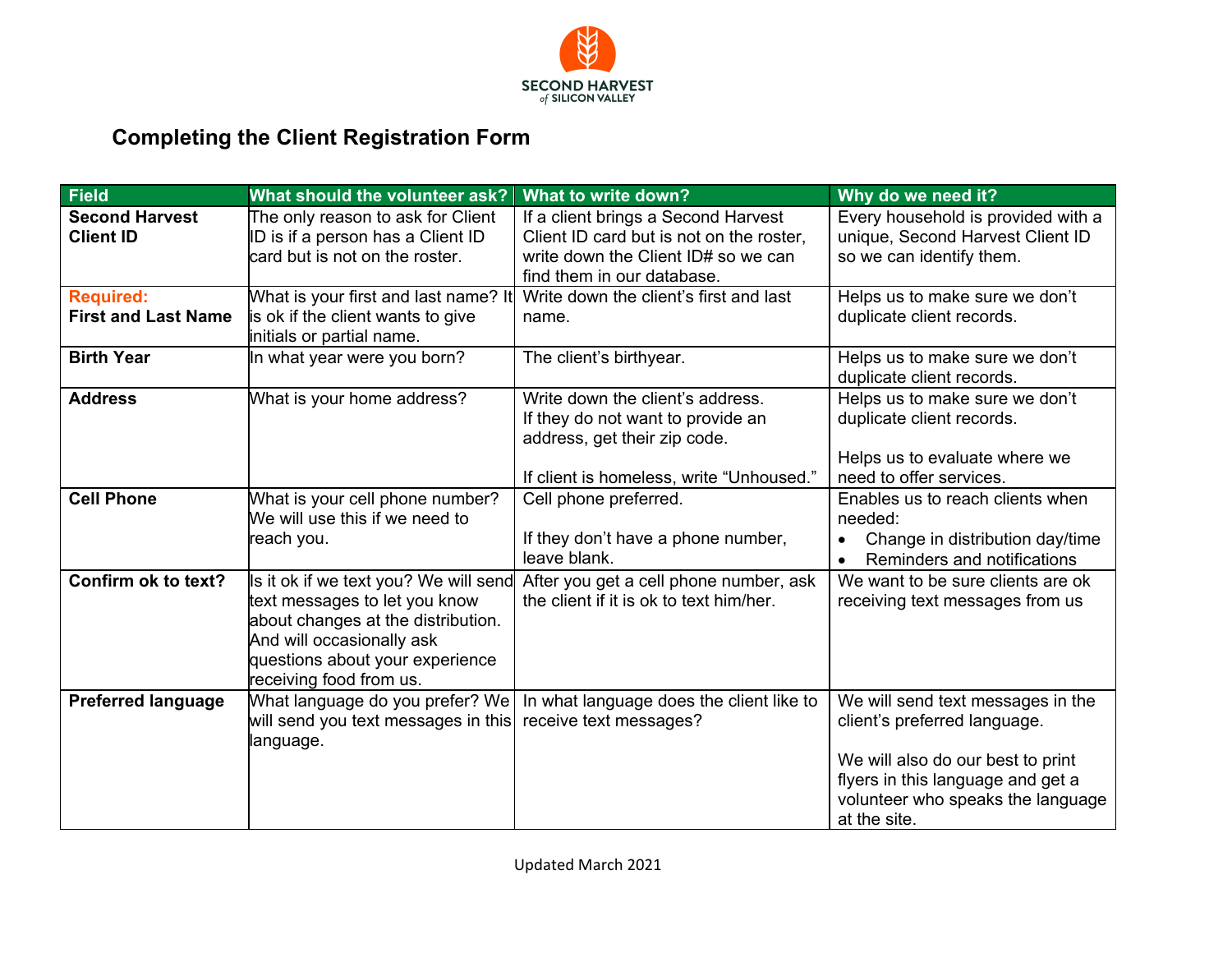

| # of People in<br>Household | How many people, including<br>yourself, are in your household?<br>How many children 18 and under?<br>How many seniors over 60? How<br>many adults 19-59?                                                                                                                                   | Write down number of children 18 and<br>under, number of seniors, 60 and over,<br>number of adults 19-59. | We need to report on the<br>demographics of the people we are<br>serving. Helps us to understand<br>household size and what kinds of<br>families we are serving (e.g., multi-<br>generation, seniors). |
|-----------------------------|--------------------------------------------------------------------------------------------------------------------------------------------------------------------------------------------------------------------------------------------------------------------------------------------|-----------------------------------------------------------------------------------------------------------|--------------------------------------------------------------------------------------------------------------------------------------------------------------------------------------------------------|
| Race/ethnicity              | Second Harvest is committed to<br>equity, so we would like to know<br>your race/ethnicity (read the list, or<br>examples as needed). This<br>information helps make sure that<br>we are reaching every segment of<br>our community and that they are<br>getting excellent service from us. | Mark Race/Ethnicity for the Head of<br>Household (not the entire family).<br>Check all boxes that apply.  | helps make sure that we are<br>reaching every segment of our<br>community and that they are<br>getting excellent service from us.                                                                      |